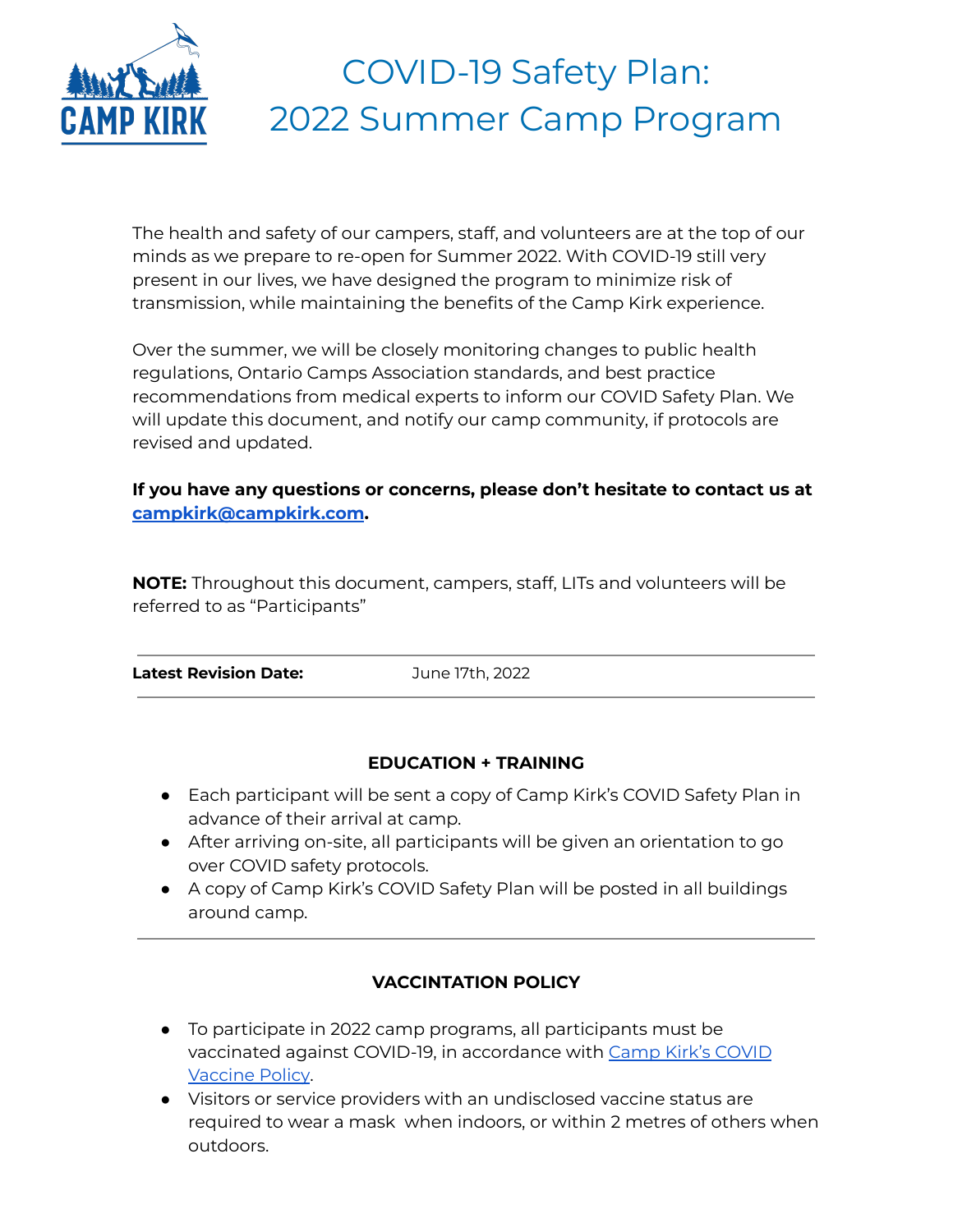#### **PRE-ARRIVAL SCREENING & PRECAUTIONS**

- Participants are encouraged to take precautions to limit potential exposure to COVID-19 in the week leading up to their camp stay.
- Participants must notify the Camp Kirk office immediately within the 7 days before their session start date if:
	- They have symptoms of COVID-19
	- They have COVID-19 and are recovering
	- They are deemed a close contact of an individual who has COVID-19
- Participants will be sent an electronic self-screening questionnaire 24-hours before their designated arrival time at camp, and they will be required to submit a completed form before their arrival onsite.
- If a participant has symptoms of COVID-19 they will be asked to stay home until they are symptom-free and can present proof of a negative antigen test.
- If a participant is a high-risk contact of an individual with COVID-19, they will be asked to stay home until their contact's isolation period is complete, and the participant can provide proof of a negative antigen test. We are asking participants to follow these cautious protocols to ensure COVID does not come into the camp community.

#### **ANTIGEN TESTING**

- Upon arrival on-site, participants will be administered an antigen screening test by Camp Kirk.
	- If the antigen test results are positive, the participant will be asked to leave site and follow public health reccomendation. They may return to site after 10 days if they are symptom-free, and can provide proof of a negative antigen test.
	- If the antigen test results are inconclusive, a 2nd antigen test will be performed by Camp Kirk. If the results remain inconclusive, the participants will be asked to return home. They may return to site when they can provide proof of a negative antigen or PCR test.

#### **VISITOR SCREENING**

- Visitors who interact with the camp program and participants will be required to show proof of vaccination, fill out a screening questionnaire, and complete an antigen test upon arrival on-site.
- Visitors with an undisclosed vaccination status (ex: service providers) do not have to complete an antigen test. However, they will be required to sign in and wear a mask while on-site.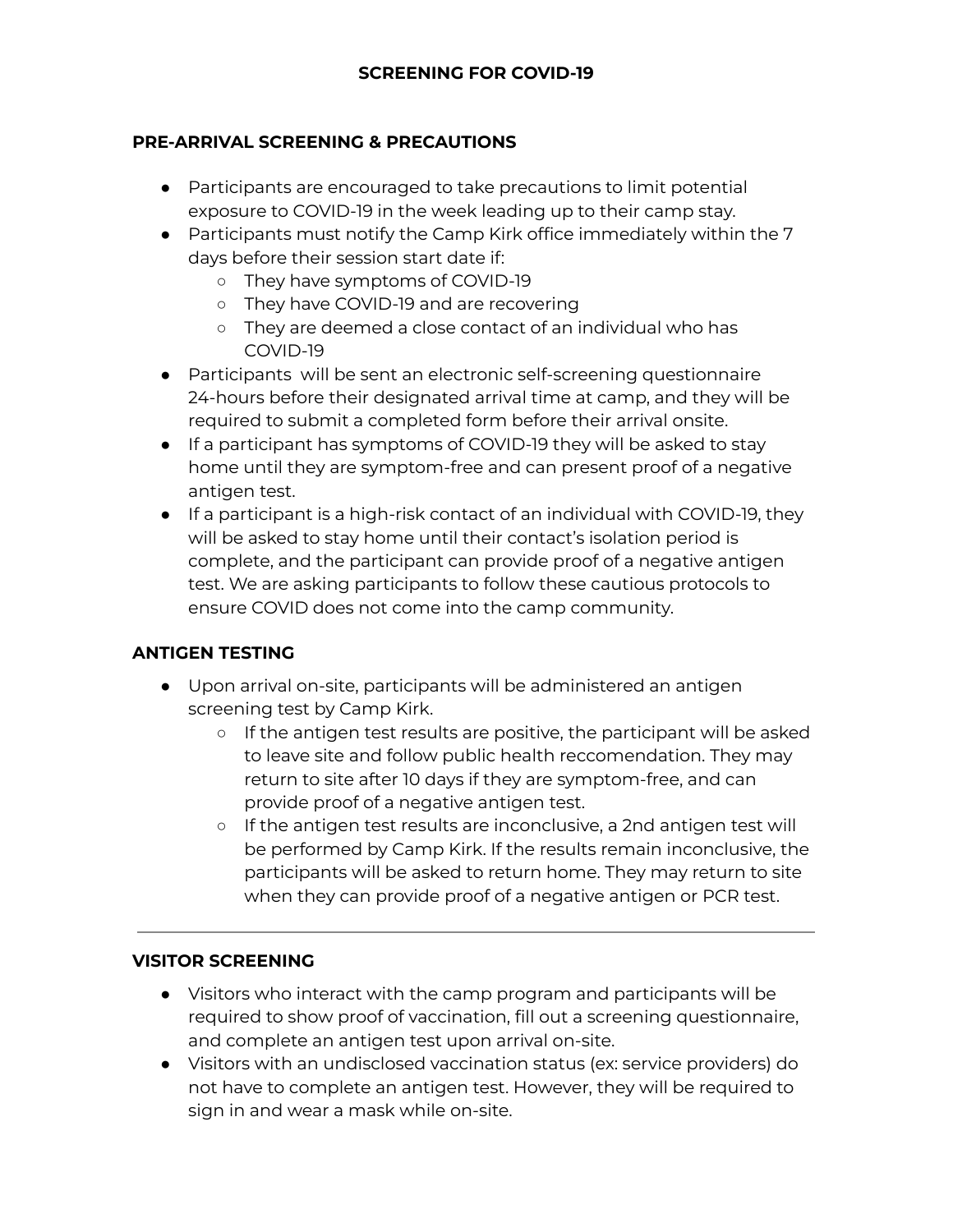#### **MINIMIZING RISK OF TRANSMISSION**

- Outdoor Time
	- Outdoors will be the preferred setting for activities, including meal times, if the weather is appropriate.
- Healthy Hand Hygiene
	- Healthy hand hygiene will be promoted regularly throughout the day. Handsantizier will be readily available, and staff will arrange for hand-washing sessions during key times during the day.
	- Participants will be asked to wash/sanitize their hands directly before both activities and meals.
- **Increase Facility + Equipment Sanitization** 
	- We have increased the sanitization protocols of our facilities, equipment, and 'high touch' areas around camp.
- Masking
	- Masks are optional for participants both in indoor and outdoor settings. However, participants will be required to wear masks if they become symptomatic, or if there is a potential outbreak. For this reason, a set of masks will remain a mandatory item on the packing list.

# **MANAGEMENT OF SUSPECTED CASES OF COVID**

# **Care of Individuals with a suspected or confirmed case of COVID**

- Any participants who are symptomatic or feeling ill should immediately put on a mask and report to the Healthcare team.
- All COVID screening, antigen tests, and assessment of symptomatic or ill individuals will be conducted in the Health Hub's "Waiting Room". (i.e. the shade tent outside of the Health Hub).
- Any individuals who are interacting with participants with suspected or confirmed COVID-19 must wear the appropriate PPE (personal protective equipment) at all times.
- If a participant is showing symptoms of COVID-19, they will be isolated in a designated cabin and will be administered an antigen test. If symptoms are not linked to a pre-existing condition the following protocols will be followed:
	- **Negative Results:** If the results are negative, the participant will be required to isolate for 24 hours and their symptoms will be monitored. After 24 hours, they will be re-tested.